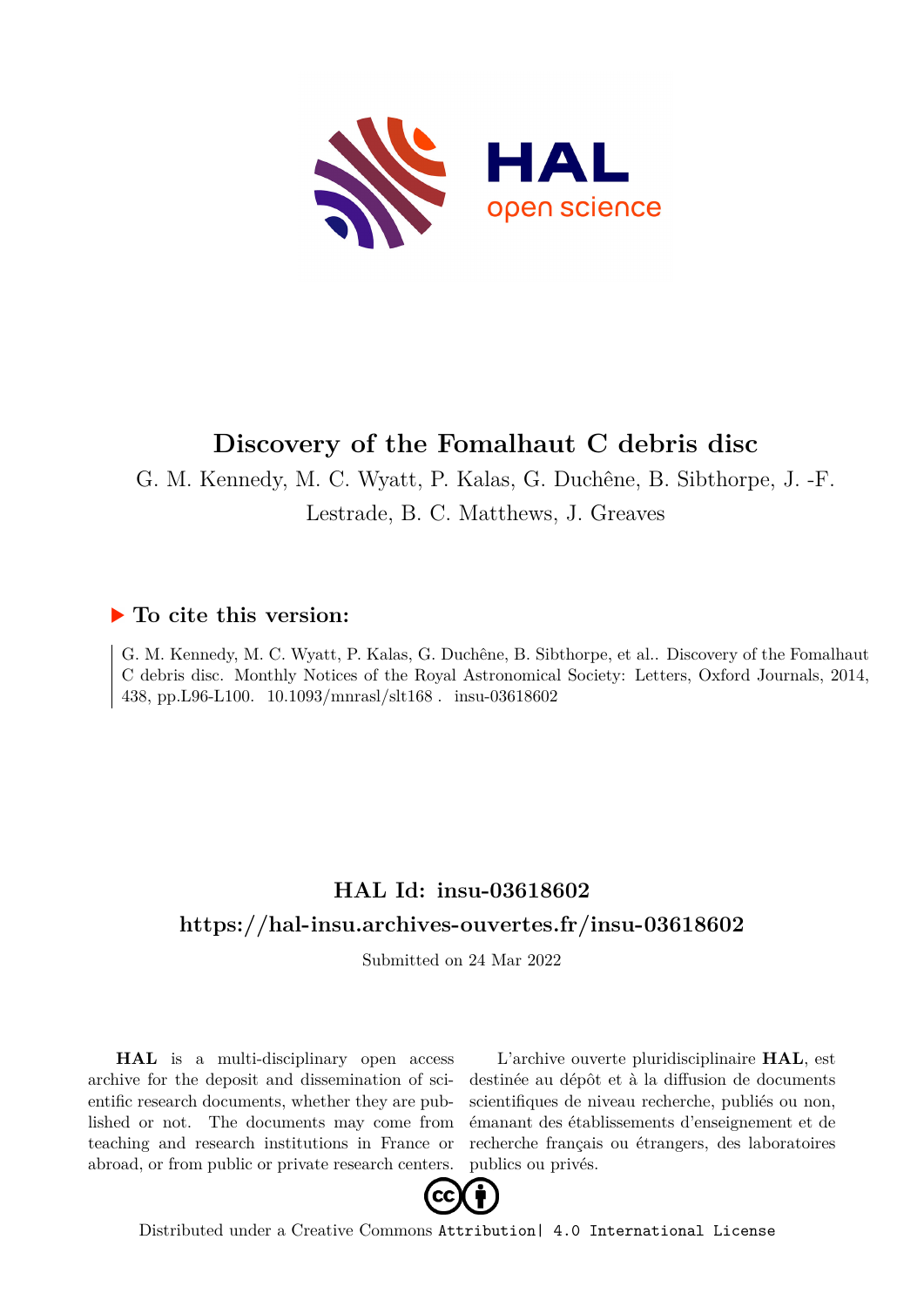# **Discovery of the Fomalhaut C debris disc**

## G. M. Kennedy,  $\rightarrow$  M. C. Wyatt, <sup>1</sup> P. Kalas, <sup>2</sup> G. Duchêne, <sup>2,3</sup> B. Sibthorpe, <sup>4</sup> J.-F. Lestrade,  $5$  B. C. Matthews<sup>6,7</sup> and J. Greaves<sup>8</sup>

<sup>1</sup>*Institute of Astronomy, University of Cambridge, Madingley Road, Cambridge CB3 0HA, UK*

<sup>2</sup>*Department of Astronomy, University of California, B-20 Hearst Field Annex, Berkeley, CA 94720-3411, USA*

<sup>3</sup>*UJF-Grenoble 1 / CNRS-INSU, Institut de Planetologie et d'Astrophysique (IPAG) UMR 5274, F-38041 Grenoble, France ´*

<sup>4</sup>*SRON Netherlands Institute for Space Research, NL-9747 AD Groningen, the Netherlands*

<sup>6</sup>*National Research Council of Canada, 5071 West Saanich Road, Victoria, BC V9E 2E7, Canada*

<sup>8</sup>*School of Physics and Astronomy, University of St Andrews, North Haugh, St Andrews, Fife KY16 9SS, UK*

Accepted 2013 November 20. Received 2013 November 19; in original form 2013 October 22

### **ABSTRACT**

Fomalhaut is one of the most interesting and well-studied nearby stars, hosting at least one planet, a spectacular debris ring and two distant low-mass stellar companions (TW PsA and LP 876−10, a.k.a. Fomalhaut B and C). We observed both companions with *Herschel*, and while no disc was detected around the secondary, TW PsA, we have discovered the second debris disc in the Fomalhaut system, around LP 876−10. This detection is only the second case of two debris discs seen in a multiple system, both of which are relatively wide ( $\gtrsim$ 3000 au for HD 223352/40 and 158 kau [0.77 pc] for Fomalhaut/LP 876−10). The disc is cool (24 K) and relatively bright, with a fractional luminosity  $L_{disc}/L_{\star} = 1.2 \times 10^{-4}$ , and represents the rare observation of a debris disc around an M dwarf. Further work should attempt to find if the presence of two discs in the Fomalhaut system is coincidental, perhaps simply due to the relatively young system age of 440 Myr, or if the stellar components have dynamically interacted and the system is even more complex than it currently appears.

**Key words:** binaries: general – circumstellar matter – stars: individual: AT Mic – stars: individual: Fomalhaut – stars: individual: LP 876−10 – stars: individual: TW PsA.

#### **1 INTRODUCTION**

Fomalhaut is perhaps the most interesting nearby stellar and planetary system outside our own. The primary hosts inner and outer dust belts with temperatures similar to the Solar system's Asteroid and Kuiper belts (Su et al. 2013), and in addition hosts an enigmatic exoplanet, Fomalhaut b (Kalas et al. 2008). The system also contains two additional stars, a secondary TW PsA (Fomalhaut B; Barrado y Navascues et al. 1997; Mamajek 2012) and a tertiary LP 876−10 (Fomalhaut C; Mamajek et al. 2013). At only a few dozen light years from Earth, this remarkable system provides a unique laboratory in which to observe one outcome of star and planet formation in detail (see Kalas et al. 2013; Mamajek et al. 2013, for reviews of the Fomalhaut planetary and stellar systems).

The *Herschel* (Pilbratt et al. 2010) <sup>1</sup> DEBRIS Key Programme observed an unbiased sample of nearby stars with the goal of discovering and characterizing the extrasolar Kuiper belt analogues known as 'debris discs' around hundreds of nearby stars (e.g. Matthews et al. 2010). The sample comprises the nearest ∼90 each of A, F, G, K and M spectral types that are not confused by proximity to the Galactic plane (Phillips et al. 2010), and includes TW PsA and LP 876−10 (both at 7.6 pc). Fomalhaut itself was observed as part of a guaranteed time programme (Acke et al. 2012).

M dwarfs are rarely observed to have excesses at any IR or millimetre wavelength (e.g. Lestrade et al. 2006, 2009; Gautier et al. 2007; Plavchan et al. 2009), so the detection of an IR excess around LP 876−10 is interesting as the discovery of a rarely seen object. However, given that the Fomalhaut system is already known to host

<sup>5</sup>*Observatoire de Paris, CNRS, 61 Av. de l'Observatoire, F-75014 Paris, France*

<sup>7</sup>*University of Victoria, Finnerty Road, Victoria, BC V8W 3P6, Canada*

<sup>&</sup>lt;sup>1</sup> *Herschel* is an ESA space observatory with science instruments provided by European-led Principal Investigator consortia and with important participation from NASA.

<sup>-</sup> E-mail: [gkennedy@ast.cam.ac.uk](mailto:gkennedy@ast.cam.ac.uk)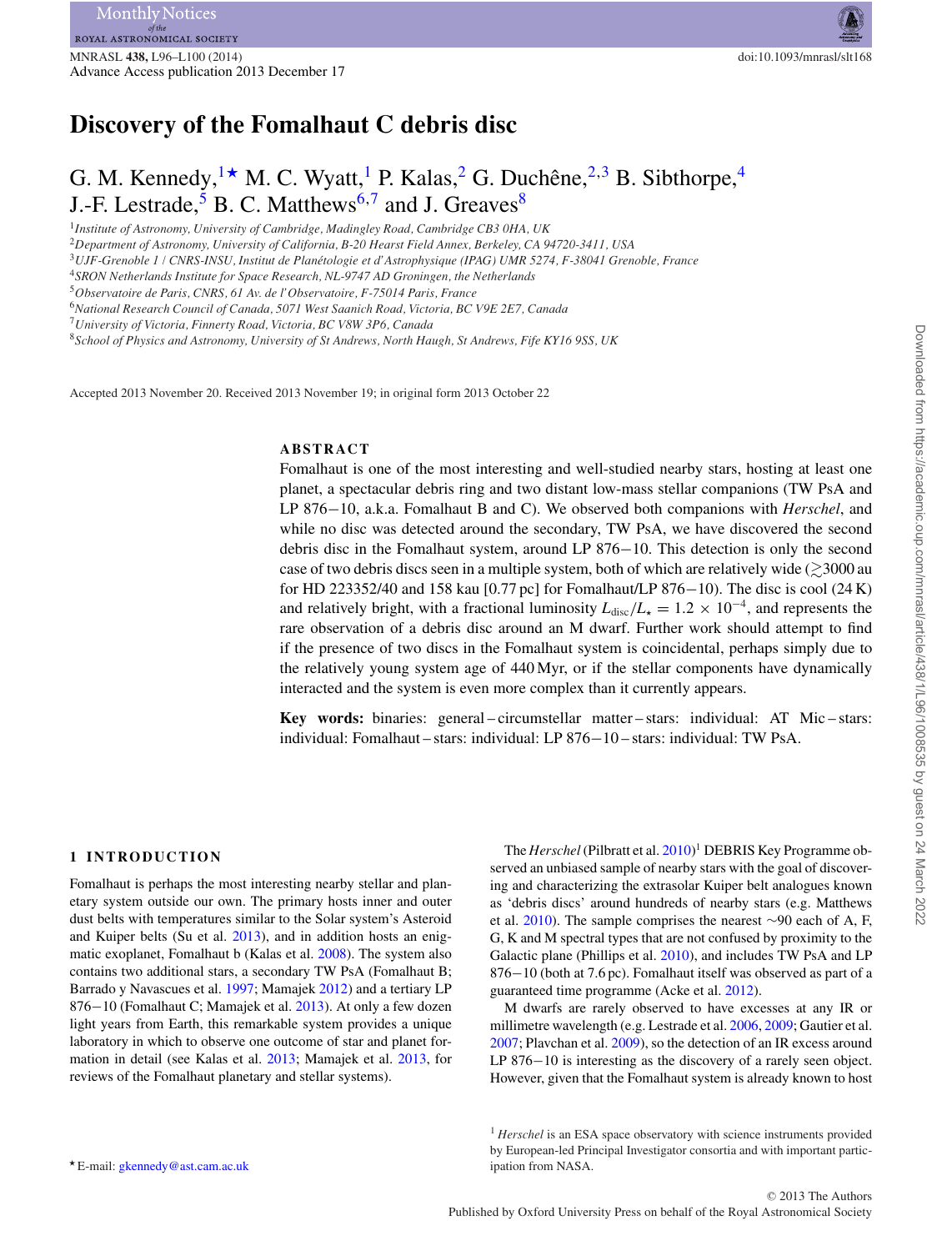**Table 1.** *Herschel* observations of TW PsA and LP 876−10. PACS observes at 70 or 100 µm, and always at 160 µm. Each ObsID represents a single scan direction, and the two differ by 40◦. The duration is for a single ObsID.

| Target        | ObsID        | Date             | Instrument          | Time $(s)$ |
|---------------|--------------|------------------|---------------------|------------|
| TW PsA        | 1342211140/1 | $13 - 12 - 2010$ | PACS <sub>100</sub> | 445        |
| $LP 876 - 10$ | 1342211142/3 | $13 - 12 - 2010$ | <b>PACS100</b>      | 445        |
| $LP 876 - 10$ | 1342220645   | $8 - 5 - 2011$   | <b>SPIRE</b>        | 721        |
| $LP 876 - 10$ | 1342231937/8 | $6 - 11 - 2011$  | PACS <sub>70</sub>  | 1345       |

a debris disc and at least one planet, this detection of yet another planetary system component is particularly exciting. For example, a possible origin of the eccentric ring and planet around Fomalhaut A is a previous encounter with LP 876−10, and the LP 876−10 disc may show signs of such an encounter. Below, we describe the *Herschel* observations and describe some basic properties of the debris disc around LP 876−10 and quantify the non-detection of debris around TW PsA, noting some possible implications of this discovery for the overall system status and evolution.

### 2 OBSERVATIONS

TW PsA and LP 876−10 were observed using the *Herschel* Photodetector and Array Camera & Spectrometer (PACS; Poglitsch et al. 2010) and Spectral and Photometric Imaging Receiver (SPIRE; Griffin et al. 2010) instruments (see Table 1). The PACS observations used the standard 'mini scan-map', which comprises two sets of parallel scan legs, each taken with a 40◦ difference in scan direction. The SPIRE observations were taken using a single standard 'small map', with two scans at near-90◦ angles. The raw timelines were projected on to a grid of pixels (i.e. turned into images) using a near-standard HIPE pipeline (Ott 2010).

#### **2.1 LP 876−10 (Fomalhaut C)**

LP 876−10 was first observed at 100 and 160 µm in 2010 December, and showed the presence of a probable IR excess so additional PACS 70 and 160  $\mu$ m and SPIRE 250, 350 and 500  $\mu$ m observations were also obtained. Compact emission from the expected position of LP 876−10 was detected in the 100 and 160 µm PACS images, but not at 70 um or in the SPIRE images. The PACS images are shown in Fig. 1, with emission clearly detected at 160  $\mu$ m, marginally detected at 100  $\mu$ m, and not detected at 70  $\mu$ m. The detection positions are consistent with the expected star position given the 2 arcsec at 1σ pointing uncertainty of *Herschel*. Fitting the emission with observations of the calibration target,  $\gamma$  Dra as a model point spread function (PSF) shows that the emission is consistent with that from a point source. Some structure is seen to the NW at 100 μm, though after PSF subtraction this emission is only  $1-2σ$ significant.

We measured the PACS source fluxes using both PSF fitting and aperture photometry, for which the results were consistent. The final PACS flux measurements are  $3.3 \pm 1.5$  mJy at 70  $\mu$ m (i.e. formally a non-detection),  $7.8 \pm 1.9$  mJy at 100 µm and  $15.5 \pm 2.8$  mJy at 160 µm. The SPIRE non-detections are largely limited by confusion noise, for which the  $3\sigma$  limits at 250, 350 and 500  $\mu$ m are 15.9, 18.9 and 20.4 mJy (see SPIRE Observer's Manual). Emission of about 10 mJy beam<sup> $-1$ </sup> is present at the expected stellar location in the  $250 \mu m$  image, though the significance is sufficiently low that the emission does not appear point-like, and we cannot be sure that it is associated with LP 876−10 and not due to the background. We therefore set the  $3\sigma$  limit in this band to 25.9 mJy.

Fig. 2 shows the spectral energy distribution (SED) for LP 876−10. The stellar photosphere is derived by fitting AMES-Cond atmosphere models to 2MASS, *AKARI* and *WISE* (Skrutskie et al. 2006; Ishihara et al. 2010; Wright et al. 2010) photometry from  $1.2-22$   $\mu$ m via least-squares minimization. The best-fitting model has effective temperature  $T_{\text{eff}} = 3200 \pm 140 \text{ K}$  and luminosity  $0.0049 \pm 0.0004$  L<sub>O</sub>, consistent with values derived by Mamajek et al. (2013). The photospheric fluxes are 2.2, 1.1 and  $0.4$  mJy at 70, 100 and 160  $\mu$ m. Fig. 2 includes the PACS photometry and SPIRE upper limits, showing clear ( $>3\sigma$ ) far-IR excess emission at 100 and 160  $\mu$ m. To estimate the temperature of this emission, we fitted a simple blackbody model, finding a temperature of  $24 \pm 5$  K. We have 'modified' the blackbody disc spectrum, multiplying by  $(\lambda_0/\lambda)$  beyond  $\lambda_0 = 210 \,\mu\text{m}$  (Wyatt 2008), to account for inefficient long-wavelength emission by small grains and ensure a more realistic prediction of the sub-mm disc brightness. This modification is not required by the SPIRE limits however, and the true spectrum beyond  $160 \mu m$  is uncertain. This model has a fractional luminosity  $L_{\text{disc}}/L_{\star} \equiv f = 1.2 \times 10^{-4}$ , relatively bright for a debris disc, and very similar to the brightness of the disc around Fomalhaut itself ( $f = 8 \times 10^{-5}$ ). For our stellar luminosity, assuming grains that



**Figure 1.** *Herschel* PACS images of LP 876–10, at 70, 100 and 160 µm from left to right. The expected 2010 December source position of  $\alpha = 22^{\text{h}}48^{\text{m}}4^{\text{s}}$ .7,  $\delta = -24^\circ 22'$ 9. S at the centre of the images, and the PACS pointing accuracy for these observations is about 2 arcsec at 1 $\sigma$ . Contours are drawn at intervals of  $\pm 2$ , 3 and  $4\sigma$ .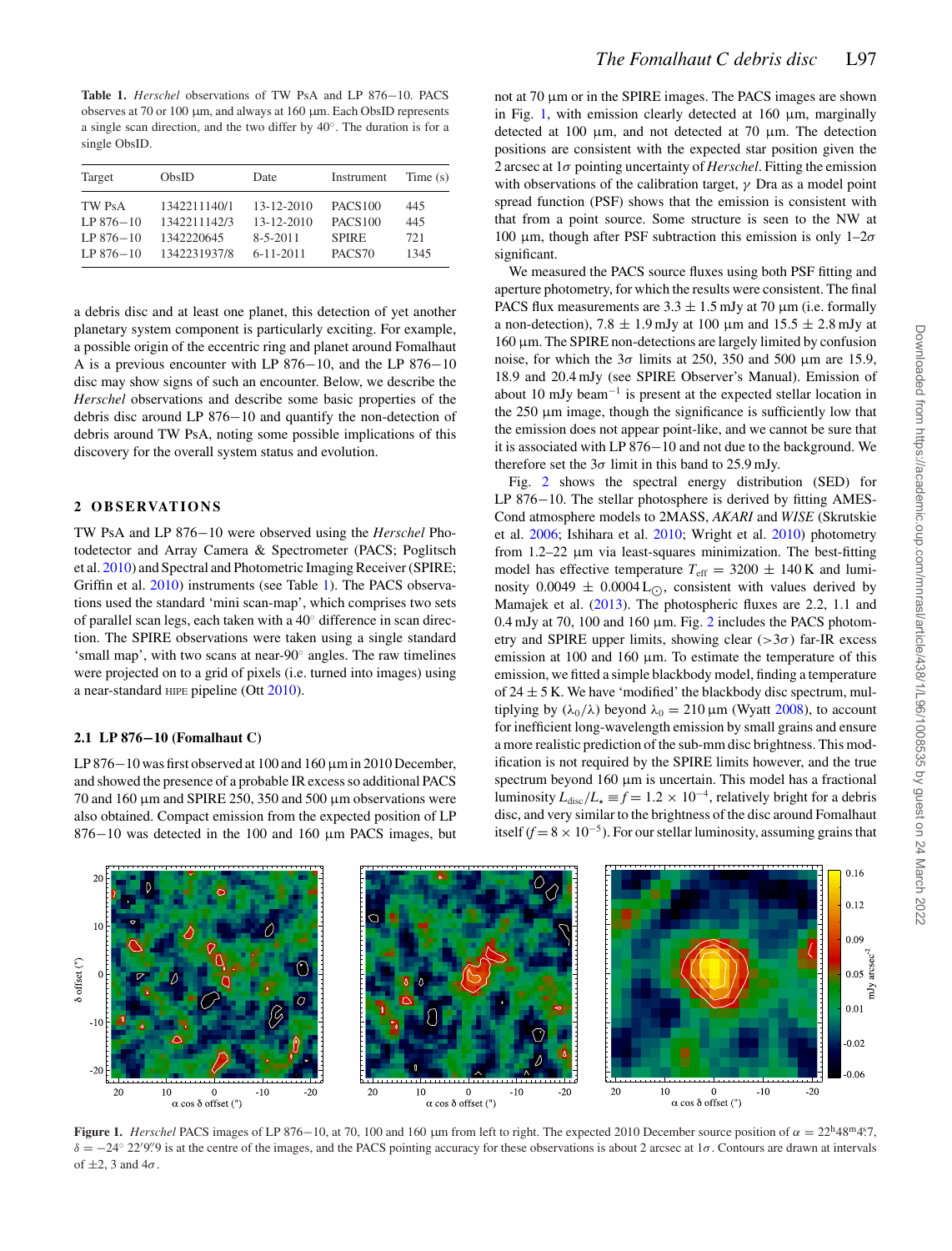

**Figure 2.** SED for LP 876−10. Dots are fluxes and triangles 3σ upper limits. Black symbols are measured fluxes and grey symbols are star-subtracted (i.e. disc) fluxes. The 3200 K stellar photosphere model is shown in blue, the 24 K blackbody disc model in red, and the star+disc spectrum in black.

absorb and emit as blackbodies, this temperature corresponds to dust at a radial distance of about 10 au.

Though uncertain, the disc diameter implied by blackbody grains is therefore 20 au. The disc is probably larger than this estimate however; low-mass stars such as LP 876−10 and GJ 581 are unable to remove small grains with radiation pressure (e.g. Lestrade et al. 2012), and due to inefficient long-wavelength emission, small grains are hotter than blackbodies. The ratio of actual to blackbody size,  $\Gamma$ , has been derived for many discs, and varies from near unity for early A-type stars, to values of 3–4 for Sun-like stars (e.g. Rodriguez & Zuckerman 2012; Booth et al. 2013; Morales et al. 2013). The paucity of debris discs around M-types means that this ratio has only been measured for GJ 581 ( $\Gamma = 9$ ; Lestrade et al. 2012) and AU Mic ( $\Gamma \approx 3$ ; Rebull et al. 2008; Wilner et al. 2012). For LP 876−10, using a simple face-on uniformly bright ring model, we found that disc radii larger than about 40 au were inconsistent with the images, suggesting a limit of  $\Gamma$  < 4. This simple ratio is of course subject to uncertainty if the disc does not lie in a narrow ring or the observed structure varies with wavelength, but with a sufficient number of objects over a wide range of stellar luminosities it will be an important future diagnostic of grain properties in debris discs.

#### **2.2 TW PsA (Fomalhaut B)**

TW PsA was observed in 2010 December. The images have relatively low S/N, but appear consistent with unresolved emission. We obtained fluxes of  $10.1 \pm 1.9$  and  $7.2 \pm 3.8$  mJy at  $100$ and  $160 \mu m$ , respectively. The best-fitting photospheric model has  $T_{\text{eff}} = 4600 \pm 10 \text{ K}$  and  $L_{\star} = 0.187 \pm 0.002 \text{ L}_{\odot}$ , with photospheric fluxes of 12.8 and 4.9 mJy at 100 and 160 µm, respectively. The observed fluxes are not significantly different from the photospheric values, so no excess is detected and we did not observe this target again. Fig. 3 shows the limits on the fractional luminosity of a disc around TW PsA given these observations, combined with limits also set at 24 and 70  $\mu$ m by the Multiband Imaging Photometer for Spitzer (MIPS; Carpenter et al. 2008). Discs as bright as those around Fomalhaut and LP 876−10 would easily have been detected around TW PsA, and any disc around TW PsA that has a similar



**Figure 3.** Disc detection limits for TW PsA (Fomalhaut B). Dotted lines show upper detection limits for discs from different observations (as labelled), and the grey region shows where discs are allowed given the nondetection of excess by all observations. Dots show the locations of the Fomalhaut and LP 876−10 (Fomalhaut C) blackbody disc models and 1σ uncertainties. Because they lie in the white region, discs with these temperatures and fractional luminosities would have been easily detected around TW PsA.

temperature must be more than an order of magnitude fainter than those discs.

#### **2.3 Confusion?**

It is possible that the observed *Herschel* excess emission arises from chance alignment of LP 876−10 with a background galaxy. The chance of a 15.5 mJy or brighter background source appearing within 5 arcsec (the *Herschel* pointing accuracy is about 2 arcsec at  $1\sigma$ ) at 160  $\mu$ m is about 1 per cent (Sibthorpe et al. 2013). This estimate is conservative; a background galaxy randomly placed within a 5 arcsec radius of some position is more likely to be at the outer edge of this circle, and the emission was twice observed to be within 2 arcsec of the expected position.

Given the 89 M dwarfs observed by DEBRIS, one would expect ∼1 case of background galaxy alignment among these stars. However, that LP 876−10 is among the M dwarfs observed by DEBRIS is a red-herring for the confusion estimate; this discovery could have been made by anyone with an interest in LP 876−10 and access to the *Herschel* archive, in which case the DEBRIS sample would not have been considered for the confusion analysis. Of course, LP 876−10 is also among the sample of all stars that were observed by *Herschel* (i.e. background confusion is independent of stellar properties and observing programmes). This study was motivated by the recent discovery by Mamajek et al. (2013) that LP 876−10 has a kinematic association with Fomalhaut, a property that, aside from the age of the Fomalhaut system, is independent of the presence of a debris disc. Therefore, we estimate an ∼1 per cent chance of confusion of LP 876−10.

Another consideration is of system plausibility, in essence consideration of priors that influence the likelihood of the LP 876−10 excess being due to a debris disc. The main property of interest is stellar age; if LP 876−10 were a field M dwarf with a random age between 0 and 10 Gyr, the chance of a disc detection would be low, but given the prevalence of debris around young stars, the association of this star with 440 Myr-old Fomalhaut makes the chance of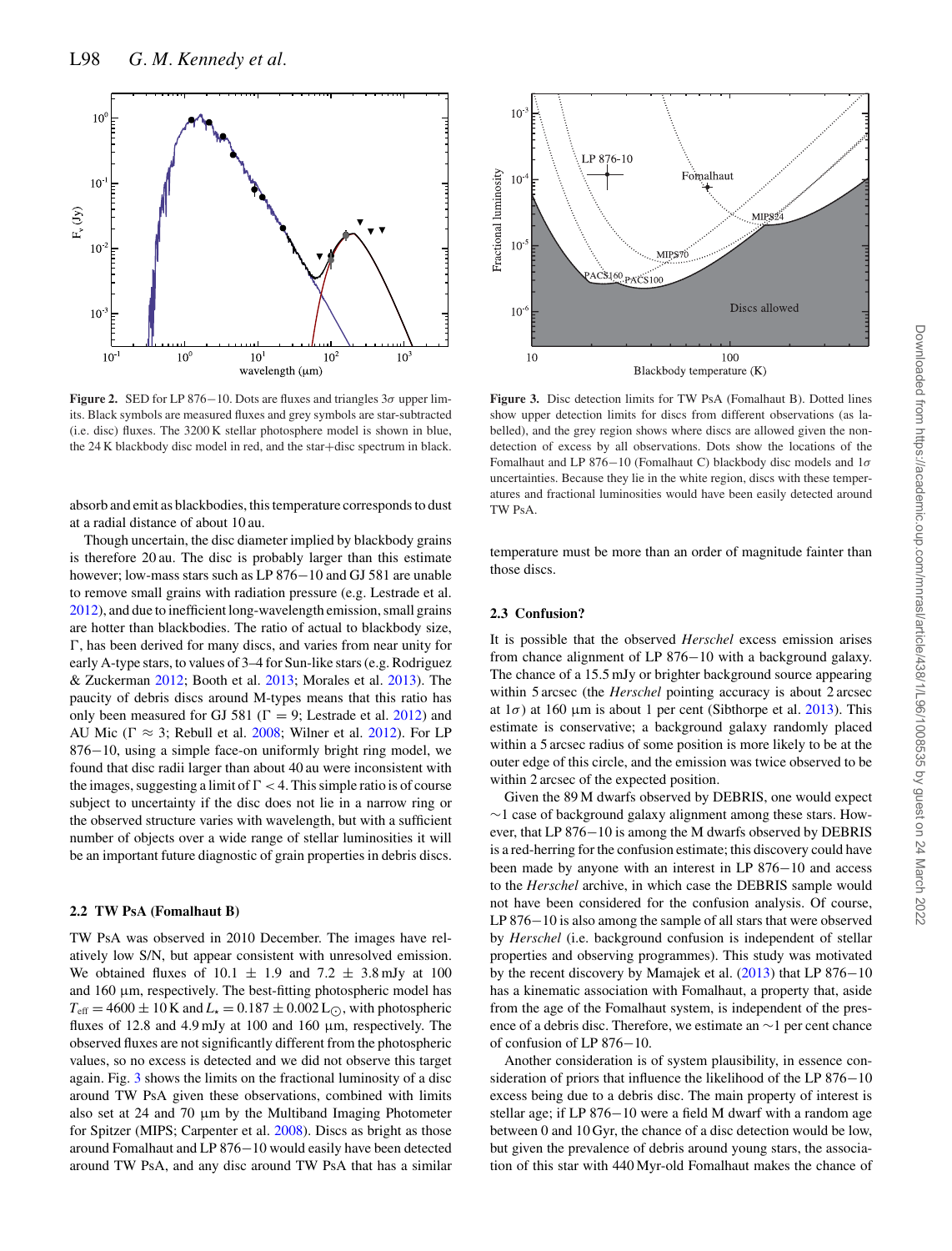disc detection more likely and less surprising. Considering binarity, the eccentricity of the debris ring and planet around Fomalhaut itself are both suggestive of possible interactions with another star, for which LP 876−10 is a probable candidate. Such an interaction would also stir up material around LP 876−10, again making the detection of a disc more likely.

Therefore, while follow-up observations are warranted, we conclude based on the above discussion that the LP 876−10 excess is most likely associated with the star itself, and interpret this emission as arising from dust in a debris disc.

#### **3 DISCUSSION**

The discovery of a debris disc around LP 876−10 is remarkable for several reasons: (i) debris discs are rarely detected around latetype stars, (ii) the Fomalhaut system is only the second case where two debris discs have been found in a stellar system and (iii) the primary is host to both a bright debris disc and an exoplanet whose eccentricities may be related to interaction(s) with one or both of the wide companions. We now briefly explore each of these aspects.

Currently, the lowest mass nearby star thought to host a debris disc is the M4V star AT Mic, a member of the  $\beta$  Pictoris Moving Group (Zuckerman et al. 2001; Plavchan et al. 2009). Excesses have also been detected for low-mass stars in young clusters (e.g. M5V ID10 in the 154 pc distant, 50 Myr old IC 2391; Siegler et al. 2007), though these systems are less well characterized due to their greater distance. We attempted to verify the AT Mic  $24 \mu m$  excess reported by Plavchan et al. (2009), but found a greater photospheric  $24 \mu m$  flux (144 versus 114 mJy). This higher flux agrees with the observed value (when colour corrected for the stellar spectrum) of 143 mJy, and thus we find no IR excess for AT Mic. The most likely reason for the difference is that we used the more recent AMES-Cond PHOENIX models (Brott & Hauschildt 2005), though we also included more mid-IR photometry (from *WISE* and *AKARI*) in fitting our atmosphere model. Given difficulties with modelling M dwarf photospheres, and a lack of excess detection by Rebull et al. (2008) and Riviere-Marichalar et al. (in preparation), we do not consider the excess for this star to be robust. Thus, LP 876−10, also with a spectral type of M4V, is one of the lowest mass stars thought to host a debris disc, and as a bright nearby star will be an important object for future M dwarf debris disc work.

While debris discs are rarely detected around late-type stars, the most probable reason is that due to the low luminosity of their host stars, their discs are cool and faint and only emit significantly at far-IR wavelengths. Sensitivity at these wavelengths is poor relative to the photospheric level, so only the brightest discs can be detected (e.g. see Plavchan et al. 2009, fig. 2). In addition, the LP 876−10 disc does not emit strongly at 70  $\mu$ m, so would probably not have been detected even if it had been observed at this wavelength by *Spitzer*. With ∼100 late-type stars observed by *Spitzer* and *Herschel*, the disc around LP 876−10 therefore lies among the brightest few per cent of M dwarf debris discs. The fractional luminosity of  $f = 1.2 \times 10^{-4}$  is not extreme enough to exclude the standard picture of a debris disc born at the same time as the star however (e.g. Wyatt 2008). At the system age of 440 Myr (Mamajek 2012), collisional grinding is expected to have reduced the disc mass and luminosity, with fractional luminosities above roughly  $10^{-4}$ – $10^{-3}$  excluded by collisional mass-loss for this disc radius and age (Wyatt et al. 2007a). Thus, while the disc may have originated in a protoplanetary disc that was more massive than average, a scenario where the disc was created more recently is not required (but as noted below is of course possible).

Of the three stars in the Fomalhaut system, both the primary and tertiary are now known to have debris discs. Debris discs around multiple components of multiple stellar systems are rare, with the only other example being the HD 223352 system, with a circumbinary disc around an  $A_0V + K$ -type close binary, and a second disc around the third object, the K1V star HD 223340 (Phillips 2011). At 75 arcsec from the primary and with a system distance of 42 pc, HD 223340 is at least 3000 au from the primary. The Fomalhaut system is even more loosely bound, with LP 876−10 at 0.77 pc from the primary (158 kau; Mamajek et al. 2013). This rarity is perhaps surprising given that multiple stellar systems with multiple protoplanetary discs are relatively common (e.g. Monin et al. 2007), though may in part be due to the later companion spectral types.

The detection of two discs in these systems might be attributed to their young ages; debris discs are observed to become fainter over time (e.g. Decin et al. 2003), a result of collisional evolution (e.g. Dominik & Decin 2003; Wyatt et al. 2007b), so their discovery is more likely if the host stars are young. HD 223352/40 belongs to the ∼70 Myr old AB Doradus moving group (Zuckerman et al. 2011) so the detection of two discs is perhaps not surprising. The Fomalhaut system is about 440 Myr old, which is young relative to randomly selected M-type stars, whose ages will be evenly distributed up to  $∼10$  Gyr. Therefore, LP 876−10 is among the youngest  $~\sim$ 5 per cent of M dwarfs, which may explain the presence of a bright debris disc despite detections generally being rare. Many young stars are not seen to have debris however, so the lack of a bright disc around TW PsA may simply mean that the disc around this star had a smaller radius and has evolved to obscurity by more rapid collisional evolution, or that it was initially lower in mass than the other two.

Considering how the LP 876−10 debris disc fits within the greater context of the Fomalhaut system, the properties of note are the large separations of TW PsA and LP 876−10, the spectacular offset debris ring (Kalas, Graham & Clampin 2005), and the high-eccentricity planet, Fomalhaut b (Kalas et al. 2013). That LP 876−10 lies along the same position angle as the Fomalhaut disc major axis, which is only 24◦ from edge-on, may be a hint that both currently orbit in the same plane (Kalas et al. 2013), though the LP 876−10 plane will vary over time due to Galactic tides (see below). A key question is whether the companions ever come very close to the primary (i.e. have small pericentre distances) or each other, which could influence the observed properties of the debris discs. There seem to be two formation scenarios for this wide multiple system, each with differences in the expected companion orbital evolution; relatively gentle multiple system formation during cluster evaporation (e.g. Kouwenhoven et al. 2010; Moeckel & Clarke 2011), and dynamical interactions in a triple system where hardening of an inner binary results in a wider companion (e.g. Reipurth & Mikkola 2012).

If the Fomalhaut system was originally more compact overall and LP 876−10 dynamically thrown to a much larger orbit, it would have a highly eccentric orbit and the two debris discs could be related. However, this formation scenario relies on the hardening of an inner binary, and TW PsA is itself probably too well separated from Fomalhaut to be the cause (Reipurth & Mikkola 2012). It is also very unlikely that Fomalhaut is itself a close binary (e.g. Kenworthy et al. 2013) so the inner binary hardening scenario seems unlikely here.

If the Fomalhaut system formed essentially by chance when momentarily bound stars in a cluster became a permanent system, then their inclinations should be random, and their eccentricities are expected to be weighted towards higher values (a median *e* of about 0.7; Kouwenhoven et al.  $2010$ ). It is therefore unlikely, though